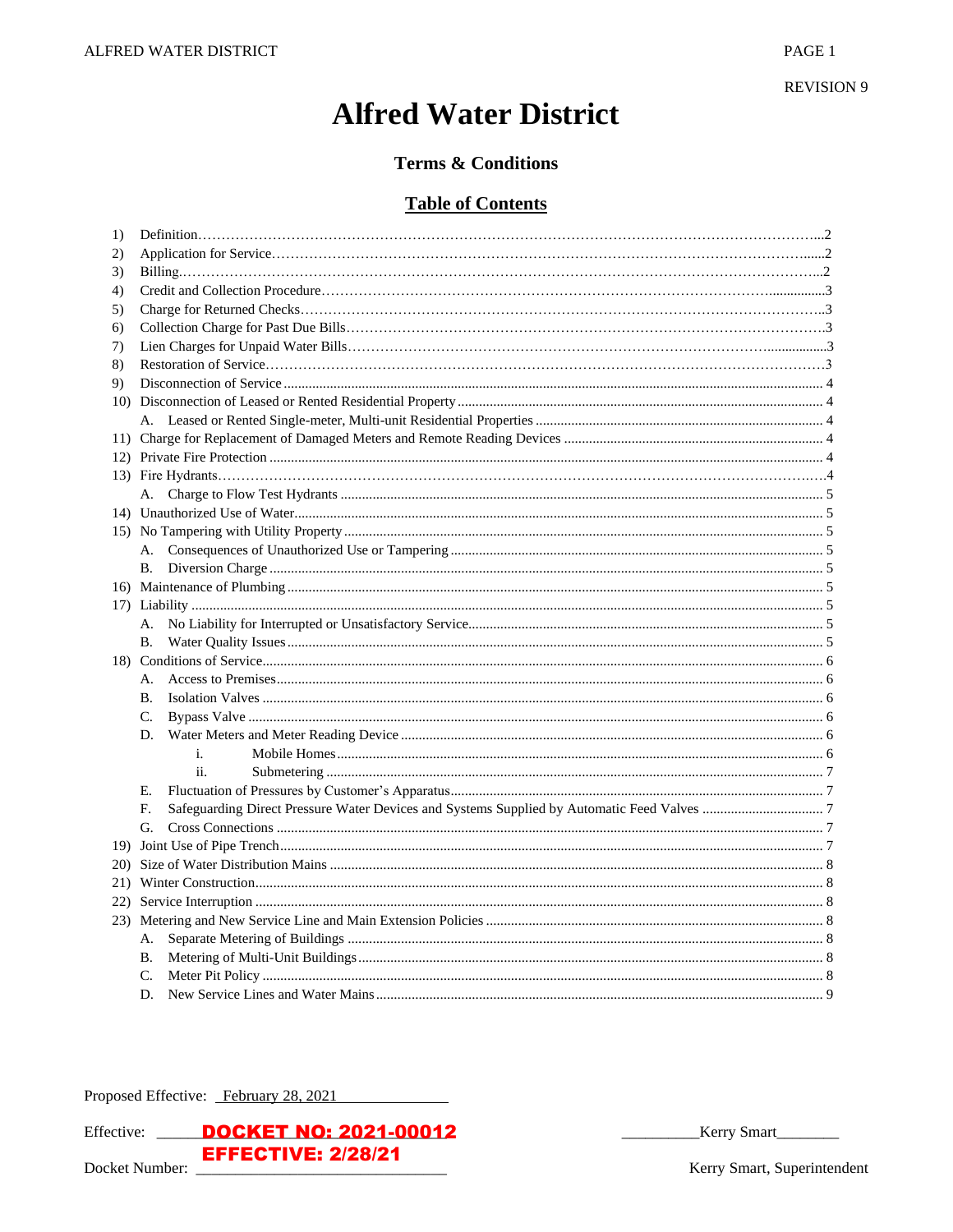#### **Terms and Conditions**

The following Terms and Conditions made by the Alfred Water District and filed with the Maine Public Utilities Commission will, upon application for or acceptance of service, constitute a contract between the customer and the utility, and the customer will be considered to express his/her consent to be bound thereby, and to take water only for purposes stated in the application and at the established rates.

Except as explicitly provided herein, these Terms and Conditions are not intended to modify any rights or duties of the District or any customer or any authority of the Public Utilities Commission under any provision of Maine law, including Title 35-A of the Maine Revised Statutes Annotated or the rules and regulations of the Maine Public Utilities Commission.

All Utility residential, commercial, industrial and governmental credit and collection procedures in these Terms and Conditions will conform to and be based upon Chapter 660 of the Maine Public Utilities Commission's Rules and Regulations.

#### **1. Definitions**

- a. The terms "utility," "AWD," or "District" refers to the Alfred Water District.
- b. The word "customer" shall be taken to mean any person, firm, corporation, government or governmental division which has applied for and is granted service which is responsible for payment of the service.
- c. The words "main" or "water main" means a water pipe owned, operated, and maintained by the utility, which is used to transmit or distribute water but is not a water service pipe.
- d. The words "service pipe" means the pipe running from the main to the premises of a customer.
- e. The terms "Commission" or "MPUC" refer to the Maine Public Utilities Commission.
- f. A "private line" is defined in MPUC Chapter 660. Private lines are installed, owned and maintained at the expense and risk of persons other than AWD. AWD does not permit installation of new private lines where the potential exists to serve more than one customer.

## 2. **Application for Service**

Applications for service may be made at the District office, over the phone, or by email, on forms provided by the District. Applications for service may be made by the owner, the owner's agent or occupant of the establishment to be served. If the rendering of service requires a new service connection or other work on the owner's premises that must be done by the District, the owner must authorize the District to enter the premises to do the necessary work. In addition, the District may require the customer to provide a deposit for the full estimated amount at least two weeks prior to the District performing any work. Subject to the requirements of Chapter 62 of the Commission's Rules and Regulations, the size and location of the District's portion of the service pipe for a new service and service upgrade shall be determined by the District.

## 3. **Billing**

- a. Billing: Customers are billed based on metered consumption or as otherwise provided in accordance with the District's rates on file with the MPUC.
- b. Billing period: The District normally bills its customers on a quarterly basis, with exceptions at the sole discretion of the District. Minimum service charges are billed in advance and water usage, in excess of the minimum, will be billed in arrears at the end of the billing quarter. Public and private fire protection will be billed quarterly in advance.

Proposed Effective: February 28, 2021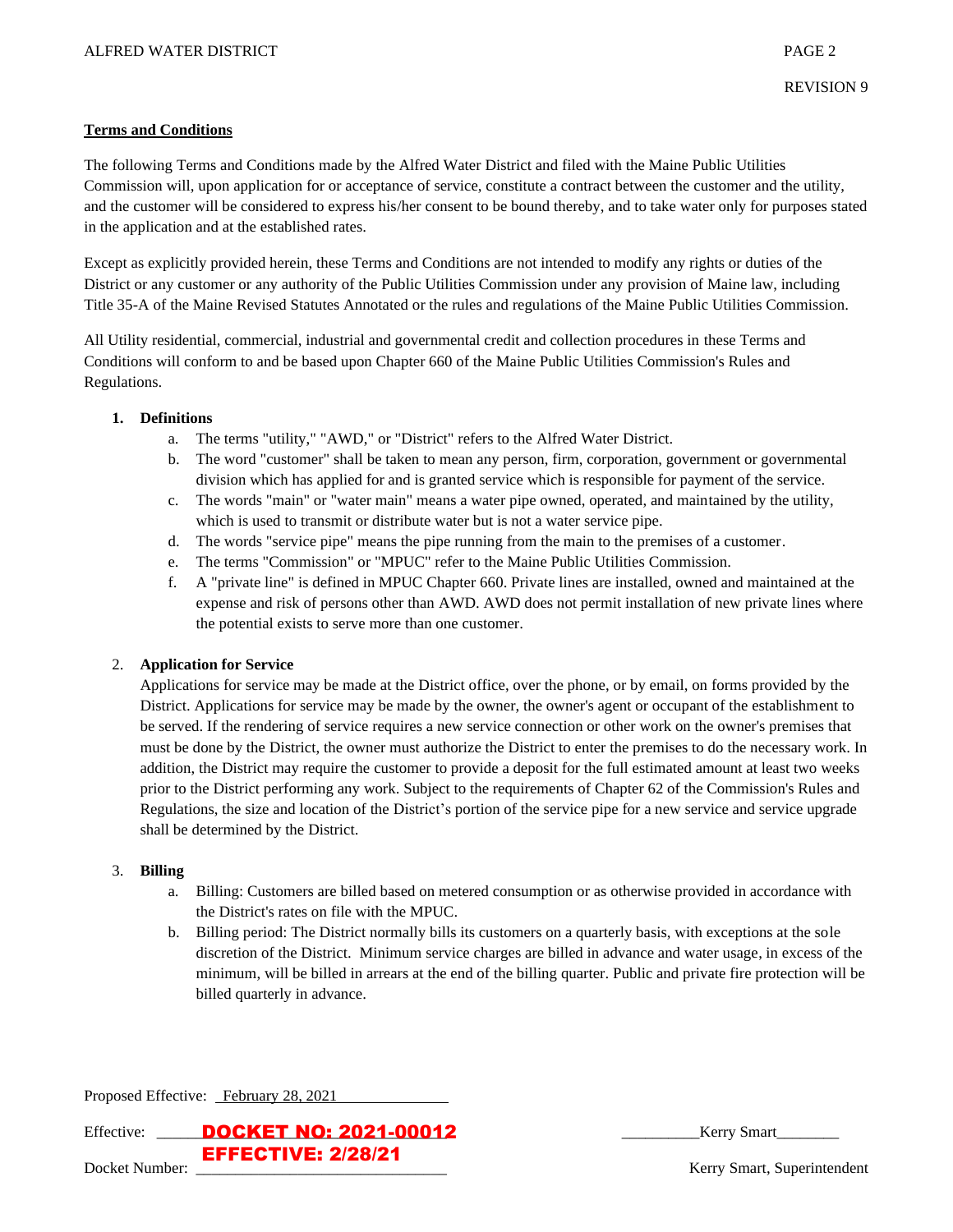#### REVISION 9

- c. Seasonal customers shall be billed at a minimum of three months per year, due immediately once the water is set for the season. All usage above the minimum shall be paid in accordance with term 3b. All seasonal customers are subject to a fee to restore/disconnect service.
- d. Billing Responsibility: Failure of the customer to receive his/her bill does not relieve him/her of the obligation of its payment nor for the consequences of non-payment. The customer is responsible for providing current contact information.
- e. Terms of Payment: Customers are legally obligated to pay for the services they receive. Bills are payable upon being issued. Failure of the Customer to receive his/her bill does not relieve him/her of the obligation of payment for services received nor for the consequences of non-payment. The due date for payment will be no less than 25 days after the bill is mailed or hand delivered.

# **4. Credit and Collection Procedures**

All credit and collection procedures for both residential and nonresidential Customers will be based upon Chapter 660 and Chapter 870 of the Commission's Rules and Regulations. The Utility may demand a deposit from a Customer as permitted by Chapter 660. The District may impose the maximum late payment charge permitted under Section 870 of the Commission's Rules on all bills not paid by the due date of the bill.

# **5. Charge for Returned Checks**

A charge will be made to the account of any customer whose check is returned by the bank for reason of insufficient funds or incorrect bank information. The charge shall be the greater of \$5.00 or an amount equal to the actual bank charges up to but not exceeding \$15.00. If requested the utility will furnish the customer with proof of any bank charges in excess of \$5.00.

# **6. Collection Charge for Past Due Bills**

If District personnel visit the customer's premises to disconnect service for nonpayment and in lieu of actual disconnection, the customer pays or makes a payment arrangement, the District will charge a collection fee of \$30.00.

## **7. Lien Charges for Unpaid Water Bills**

The District will enforce its lien rights in accordance with 35-A M.R.S.A, §6111-A, and §6414-A to collect a past due water bill. A \$350.00 charge in addition to the applicable reconnection fee to cover the costs of collection of the account balance, including the cost of notification of tenants, preparation and filing of the lien and the preparation, filing and service of the complaint, summons and other associated pleadings will be added to the past due amount. This charge is in addition to any damages, costs, interest and attorneys' fees as may be awarded by the court in any collection action.

## **8. Restoration of Service**

The District will charge a customer a connection fee to restore services at the customer's premises if service was disconnected for nonpayment of bills, violation of the Terms and Conditions, fraudulent use of water, dangerous conditions on the customer's premises, or violation of Commission rules.

The connection charge is \$50.00 for each resumption of service made during the normal business hours of 7:00 a.m. to 3:00 p.m., Monday through Friday, excluding all Maine legal holidays. Restoration of service outside of normal business hours is at the District's discretion, the charge outside of the District's normal business hours is \$150.00.

Proposed Effective: February 28, 2021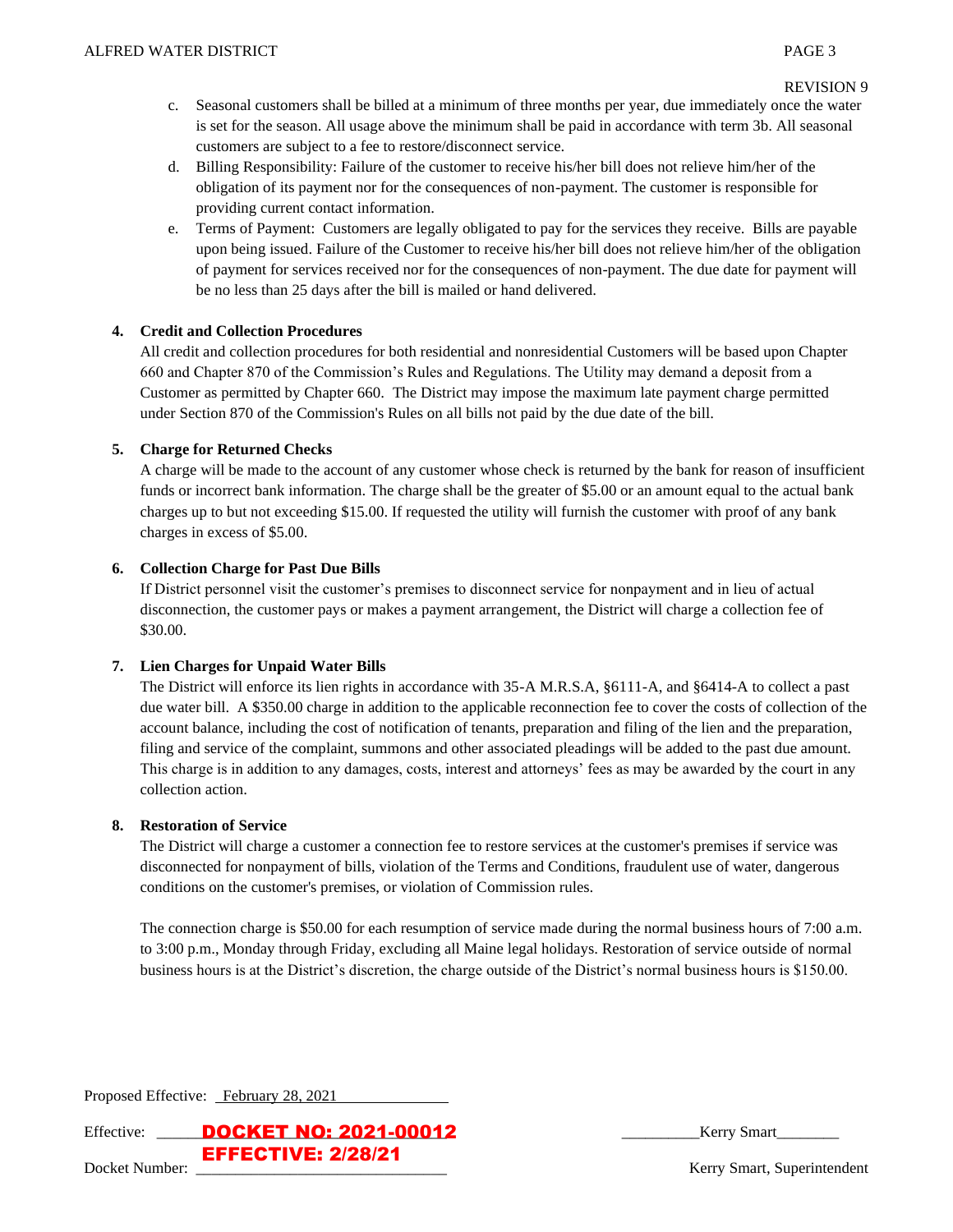## **9. Disconnection of Service**

At the request of a customer, the District will charge a customer a disconnection of \$50.00 for the disconnection service, if made during the normal business hours of 7:00 a.m. to 3:00 p.m., Monday through Friday, excluding all Maine legal holidays. Disconnection of service outside of normal business hours is at the District's discretion, the charge outside of the District's normal business hours is \$150.00.

If the Customer has an authorized non-employee of the District disconnect service, the Customer is required to inform the District and there will be a charge of \$20.00 to the Customer.

Only AWD employees are allowed to remove meters, backflow preventers or other Utility equipment.

#### **10. Disconnection of Leased or Rented Residential Property**

Before disconnecting leased or rented residential property the District shall comply with the notice requirements contained in Chapter 660 of the Commission's Rules and Regulations, and must offer the tenant the right to take responsibility for future payments.

#### **a. Leased or Rented Single-meter, Multi-unit Residential Properties**

Pursuant to Chapter 660, in addition to the above, before disconnecting a leased or rented single-meter, multi-unit residential property, the District shall

- **i.** Apply any existing deposit to the current account balance, and
- **ii.** Assess, against the landlord, a collection fee of \$40.00 in addition to any applicable reconnection fee set forth in these Terms and Condition.
- **b.** The District may, at the sole discretion of the District, authorize separate metering of each dwelling unit in a multi-unit single meter property at the landlord's expense.

## **11. Charge for Replacement of Damaged Water Meters and Remote Reading Devices**

The charges to customers for costs incurred for the replacement of meter(s) or remote reading device(s) damaged due to improper care by customers replaced during normal business hours are \$50.00 plus the cost of the replacement meter and/or remote reading device, outside normal business hours are \$150.00 plus the cost of the replacement meter and/or remote reading device.

## **12. Private Fire Protection**

Customers requiring private fire protection must contact the District to determine the availability of fire service at their location. If available, the fire service line will be installed at the Customer's expense within the bounds of the public way or right of way with a separate service connection. The District does not guarantee any quantity of water or pressure available through a fire protection service. The owner of the service shall determine, from time to time, the adequacy of supply through the fire service by conducting tests of his/her private system. Timely notice must be given to the District of any testing and District may choose to have a representative present to observe the test. A hydrant installed in a public right of way will become part of the public fire protection system.

## **13. Fire Hydrants**

Fire hydrants may not be used for any purpose other than to extinguish fires unless prior permission is given by the Utility. In no case shall fire hydrants be operated by a person other than an agent of the District, except when used

Proposed Effective: February 28, 2021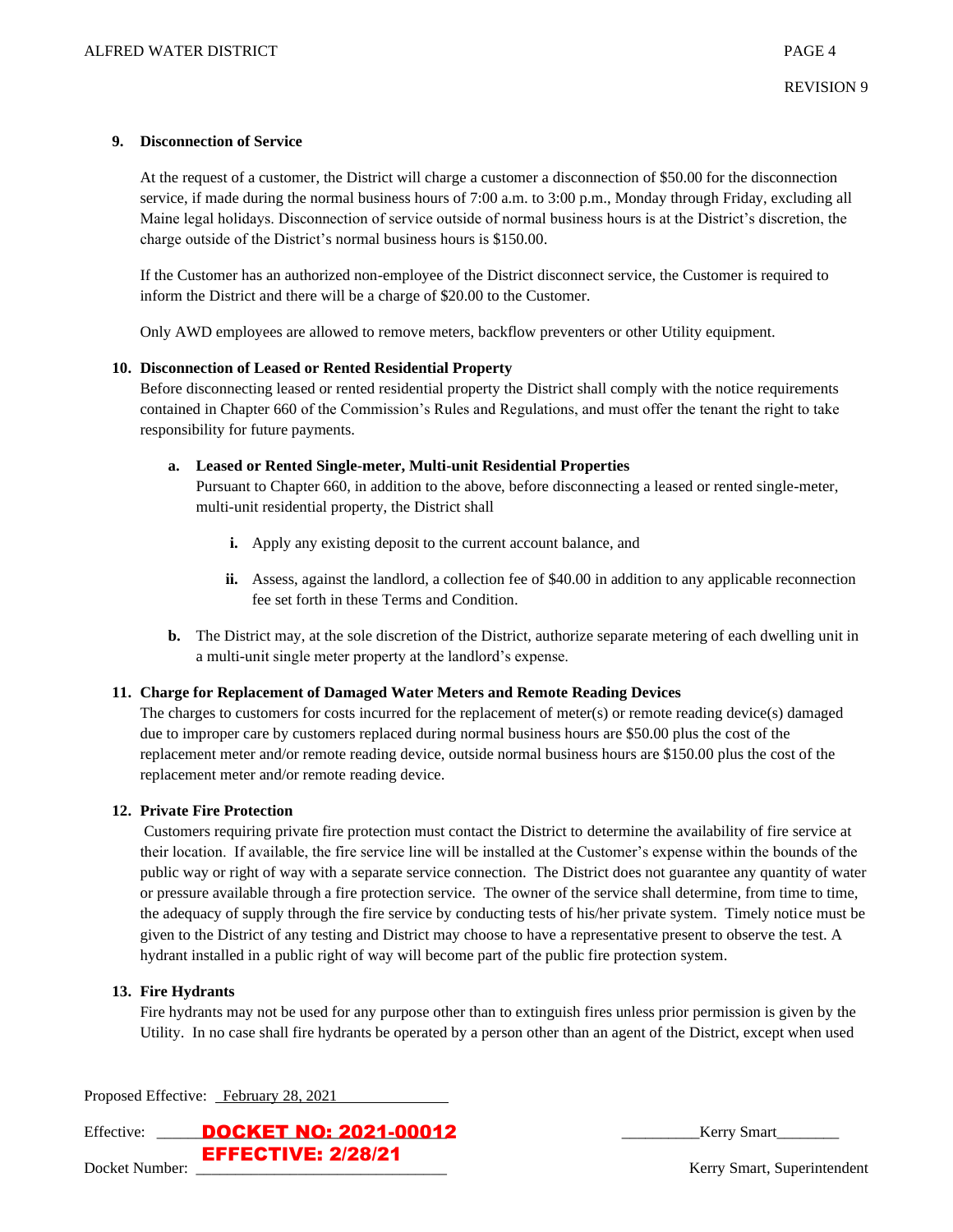```
REVISION 9
```
for fire protection or training. See consequences for unauthorized use or tampering elsewhere in these terms and conditions.

# **a. Charge to Flow Test Hydrants:**

For flow test for non-municipal purposes, including but not limited to flow tests performed for new or proposed projects, the charge for a single hydrant flow test shall be \$150.00. For each additional hydrant flow test concurrently administered at the same time for the same project, an additional \$50.00 will be charged.

## **14. Unauthorized Use of Water**

No customer shall supply water to another, nor shall he/she use it for any purposes not mentioned in his/her application without utility approval. No customer shall obtain water from any hydrant or other fixture of the utility without the previous consent of the utility.

# **15. No Tampering with Utility Property**

There shall be no tampering with utility property. No valve, shutoff, hydrant or standpipe, which is the property of the utility, will be opened or closed or otherwise operated by other than persons authorized by the utility. No meter or meter remote will be tampered with, bypassed, removed or replaced without the consent of the District.

# **a. Consequences of Unauthorized Use or Tampering**

In the event of an unauthorized use of water, the Customer is subject to immediate disconnection without notice, and persons damaging, destroying or tampering with District property, or wrongfully obtaining District property will be held liable to the extent allowed under 35-A MRSA §2706-2708, which may include a civil penalty not to exceed \$2,500. The District will also assess - based on its currently approved rates - a charge equal to its estimate of unmetered water.

# **b. Diversion Charge:**

If District personnel expend time investigating and documenting unauthorized use or diversion of water by a customer, the customer will be responsible for documented costs of the investigation and other penalties as allowed under 35-A MRSA §2706, which may include a civil penalty not to exceed \$2,500.00. This charge is applicable to diversion around the water meter to evade charges, as well as the unauthorized reconnection of service following voluntary/involuntary termination of service.

## **16. Maintenance and Plumbing**

To prevent leaks and damage, all customers shall maintain at their own expense the plumbing and fixtures within their own premises in good repair and protect them from freezing or from heat damage.

## **17. Liability**

The District will only be liable for any damages arising from any claim by a customer to the extent liability is expressly provided in the Maine Tort Claims Act as set forth in Title 14, Chapter 741 of the Maine Revised Statues Annotated. The District makes no representations or warranties about the suitability of any water provided by the District for any particular purpose.

## **a. No Liability for Interrupted or Unsatisfactory Service**

If, by reason of temporary shortage of supply or for the purpose of making repairs, extensions, connections, or placing or replacing meters, or for any reason beyond the control of the utility, it becomes necessary to shut off water in a main or service, the utility will not be responsible for any damages occasioned by such

| Proposed Effective: February 28, 2021 |                                         |
|---------------------------------------|-----------------------------------------|
|                                       | Effective: <b>DOCKET NO: 2021-00012</b> |

Effective: Letter the effect of the effective of  $\overline{E}$  Kerry Smart

EFFECTIVE: 2/28/21

Docket Number: \_\_\_\_\_\_\_\_\_\_\_\_\_\_\_\_\_\_\_\_\_\_\_\_\_\_\_\_\_\_\_\_ Kerry Smart, Superintendent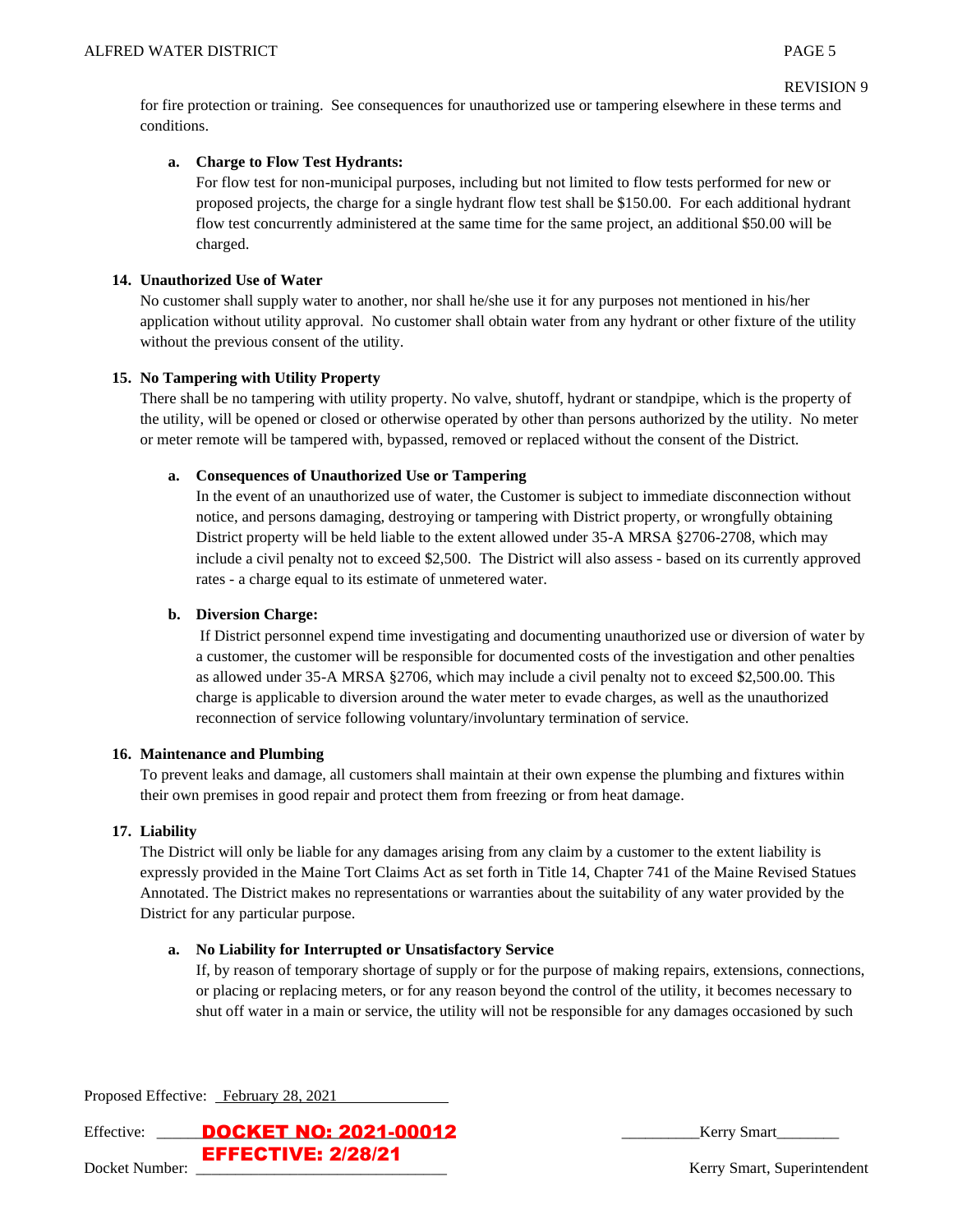```
REVISION 9
```
shut off. Notice of shut off will be given when practicable, but nothing in these Terms and Conditions shall be construed as requiring the giving of such notice.

# **b. Water Quality Issues**

The utility will not be responsible for damage caused by discolored water or unsatisfactory water service which may be occasioned by cleaning of pipes, reservoirs, or standpipes, or the opening or closing of any valves or hydrants, or any abnormal condition, unless caused by the lack of reasonable care on the part of the utility. The utility will not be responsible for meeting unusually high water quality standards for specialized or industrial customers.

## **18. Conditions of Service**

# **a. Access to Premises**

Employees of the District with proper identification shall have access to all premises served by the District, at reasonable hours, to permit the inspection of plumbing and fixtures, to set, remove, or read meters, to ascertain the amount of water used and manner of use, inspection of cross-connection prevention, and to enforce these terms and conditions.

# **b. Isolation Valves**

Every service must be equipped with operable isolation valves located inside the building near the service entrance, easily accessible, and protected from freezing, with one valve located above and one valve below the meter. The District shall require all new construction to use ball valves only. The District shall also require that all piping be arranged to prevent back- siphonage and to permit draining whenever necessary. The isolation valves shall be owned and maintained by the customer.

# **c. Bypass Valve**

Customers desiring a bypass valve must file an application for such valve with the District. Services shall be equipped with a bypass valve only if the meter is 2" or larger, and if the applicant can document a need for business continuity to the satisfaction of the District. A bypass valve shall be owned and maintained by a customer; it shall only be installed after the approval by the District, and shall be sealed shut. It can only be operated with the consent or approval of the District. In the event that the bypass valve is unsealed or operated without the consent or approval of the District, the District, at its discretion, may require removal of the bypass valve and related bypass piping at the customer's expense.

# **d. Water Meters and Meter Reading Device**

The District will provide only one meter per each service. A customer will receive water through a meter upon written application to the District. The District shall determine the size of the meter, which shall be reasonable in view of the nature of the water service provided. Meters must be installed in a clean, dry, warm area at a point that is close to where the service pipe enters the customer's premises and is readily accessible to District representatives. The District may install remote reading devices. The most beneficial location of this device, for efficient and safe meter reading purposes, will be determined by the District. The safety of Utility employees is paramount. Failure of the Customer to provide safe access to the water meter will result in the initiation of disconnection proceedings pursuant to Chapter 660.

## i. **Mobile Homes:**

Water meters for all new or replacement mobile homes placed on a concrete, paved or gravel slab shall be located inside the home in a warm, dry and easily accessible location. The meter may not be installed under the home.

The safety of Utility employees is paramount. If a water meter in an existing mobile home is located under the mobile home, the Utility requires the Customer to provide safe access to the meter for service work by removing the skirting where the meter is located, all insulation, and heat

Proposed Effective: February 28, 2021

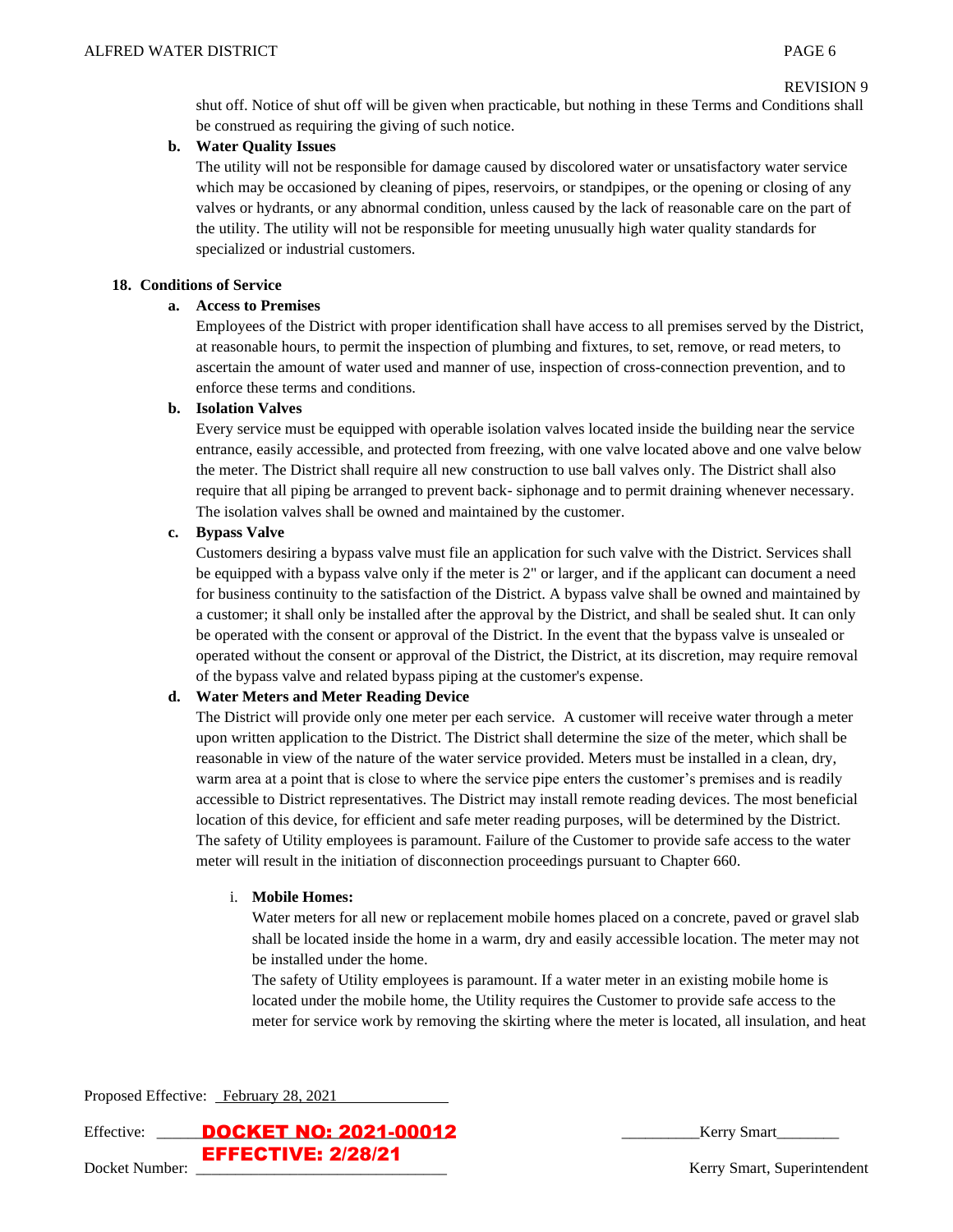#### REVISION 9

tape prior to the arrival of Utility personnel. The Customer will be responsible for reinstalling the insulation, heat tape and skirting once the service is complete. Failure of the Customer to provide safe access to the water meter as described above will result in the initiation of disconnection proceedings pursuant to Chapter 660.

#### **ii. Submetering**

If additional or auxiliary meters are desired by the customer for showing subdivision of the supply, the customer shall furnish, install, read and maintain such meters at the customer's own expense. All auxiliary meters must be installed downstream of the District's meter.

#### **e. Fluctuation of Pressures by Customer's Apparatus**

No customer shall install or use water consumption apparatus which will affect the utility's pressure or operating conditions so as to interfere with the service of another customer or cause damage to the District's infrastructure. Where a customer has or proposes to install apparatus which requires water in sudden and/or material quantities, impairing the pressure to the detriment, damage, or disadvantage of other customers, the District reserves the right to require such customer to install devices or apparatus which will confine such fluctuation of demand or reduction of pressure within reasonable limits determined by the utility. If the customer, after receiving written notice from the District, fails to present an acceptable remedial plan within a time limit set by the District, service will be discontinued pursuant to provisions of Chapter 660. If such fluctuations pose an immediate threat danger as defined in Chapter 660, water may be discontinued immediately pursuant to the provisions of Chapter 660.

#### **f. Safeguarding Direct Pressure Water Devices and Systems Supplied by Automatic Feed Valves**

All customers having direct pressure water devices, including but not limited to booster pumps, hot water tanks or secondary systems supplied by automatic feed valves shall install and maintain at the customer's expense appropriate vacuum, temperature, pressure relief valves, and lower water cutouts in their water system to prevent damage, should it become necessary to shut off the water main or service, or should a pressure failure occur for any other reason. Water service supplied to any customer not providing such protective devices will be strictly at the risk of the customer, and the District will not be held liable for damage resulting from lack of or failure of such protective devices.

#### **g. Cross Connections**

Pursuant to Chapter 620 of the Commission's Rules and Regulations, no cross connection between the public water supply system and any other supply will be allowed unless properly protected, based upon the Maine Cross Connection Control Rules and the Maine Internal Plumbing Code. No new cross connection may be installed without the express, written approval of the District. In addition, no connection will be permitted capable of causing back flow, including back siphonage or back pressure, between the public water supply system and any plumbing fixture, device or appliance, or between any waste outlet or pipe having direct connection to waste drains. If the owner of such a connection fails or refuses to break or properly protect the connection, the District may disconnect the service according to Chapter 660 of the Commission's Rules and Regulations. The District's Cross Connection Control Program is on file at the Utility office.

## **19. Joint Use of Pipe Trench**

Water mains or service pipe shall not be placed in the same trench with facilities of other utilities. If possible, a water utility shall provide a horizontal separation of ten feet between water mains or service pipe and facilities of other utilities. Where extenuating, unusual or special circumstances are encountered, a lesser separation may be

Proposed Effective: February 28, 2021

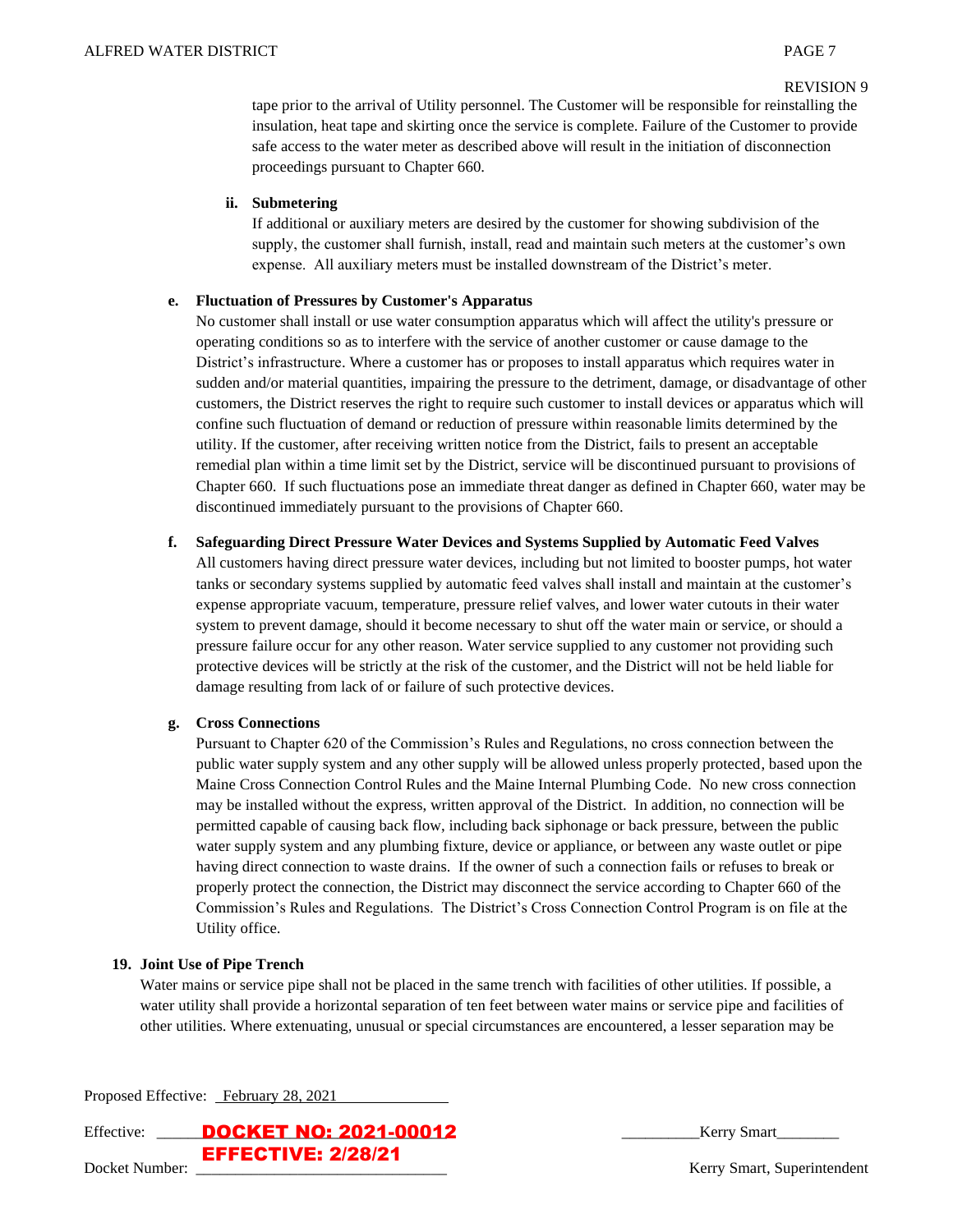allowed with mutual agreement of all parties involved, provided that the installation shall be in compliance with all applicable laws, rules and regulations. In the case of sewer pipes and services, there shall be a minimum of ten feet of separation as per Maine Rules Relating to Drinking Water 10-144 Chapter 231, Section 4E.

## **20. Size of Water Distribution Mains**

The District Provides water for domestic use and fire protection. The District requires all distribution mains be adequately sized in compliance with Chapter 65 of the Maine Public Utilities Commission's Rules and Regulations.

# **21. Winter Construction**

No new service or extension of Mains will be installed for the convenience of a Customer during winter conditions that increases the cost of the work for the Utility unless the Customer assumes all extra expense over ordinary construction costs.

# **22. Service Interruption**

As specified in Chapter 660 of the Commission's Rules and Regulations, the Utility will provide reasonable notice of any planned shut-off to affected Customers. If the interruption is expected to last more than 5 hours or to affect more than 10 Customers or a single commercial Customer on a dedicated line, notice will be given at least twentyfour hours in advance of the interruption of service.

# **23. Metering and New Service Line and Main Extension Policies**

- **a. Separate Metering of Buildings.** No Customer shall supply water to another, nor use it for purposes not mentioned in his/her application without prior written District approval. At its discretion, the District reserves the right to require separate piping and a separate meter and shut-off for each building as a condition of service.
- **b. Metering of Multi-Unit Buildings.** Except as provided in Chapter 660 of the Commission's Rules and Regulations, where there is more than one occupant of a building supplied with water, the Utility may require the owner to arrange the plumbing to permit separate connections with shutoffs and meters in locations acceptable to the Utility for each place of business or abode. In the case of a condominium, each unit owner may be required to have a separate meter and shutoff in locations acceptable to the Utility.

## **c. Meter Pit Policy**

The District discourages the use of meter pits or vaults due to inaccessibility and safety issues. Use of meter pits or vaults will be considered on a case-by-case basis and requires prior written approval by the District. Approved meter pits or vaults must be in accordance with the requirements and specification of the District. All meter pits and vaults are owned, installed and maintained by the customer. The meter pit or vault must be located on the property of the customer as close to the property line as possible. Any backflow prevention device installed inside a pit or vault must receive prior written approval from the District and meet all applicable State and local regulations.

All meter pits shall be installed on the customer's property and installed as follows:

- 1. In such manner to keep the pit clean and dry at all times.
- 2. In such manner to allow District representatives to have safe access to the pit during normal business hours.

Proposed Effective: February 28, 2021